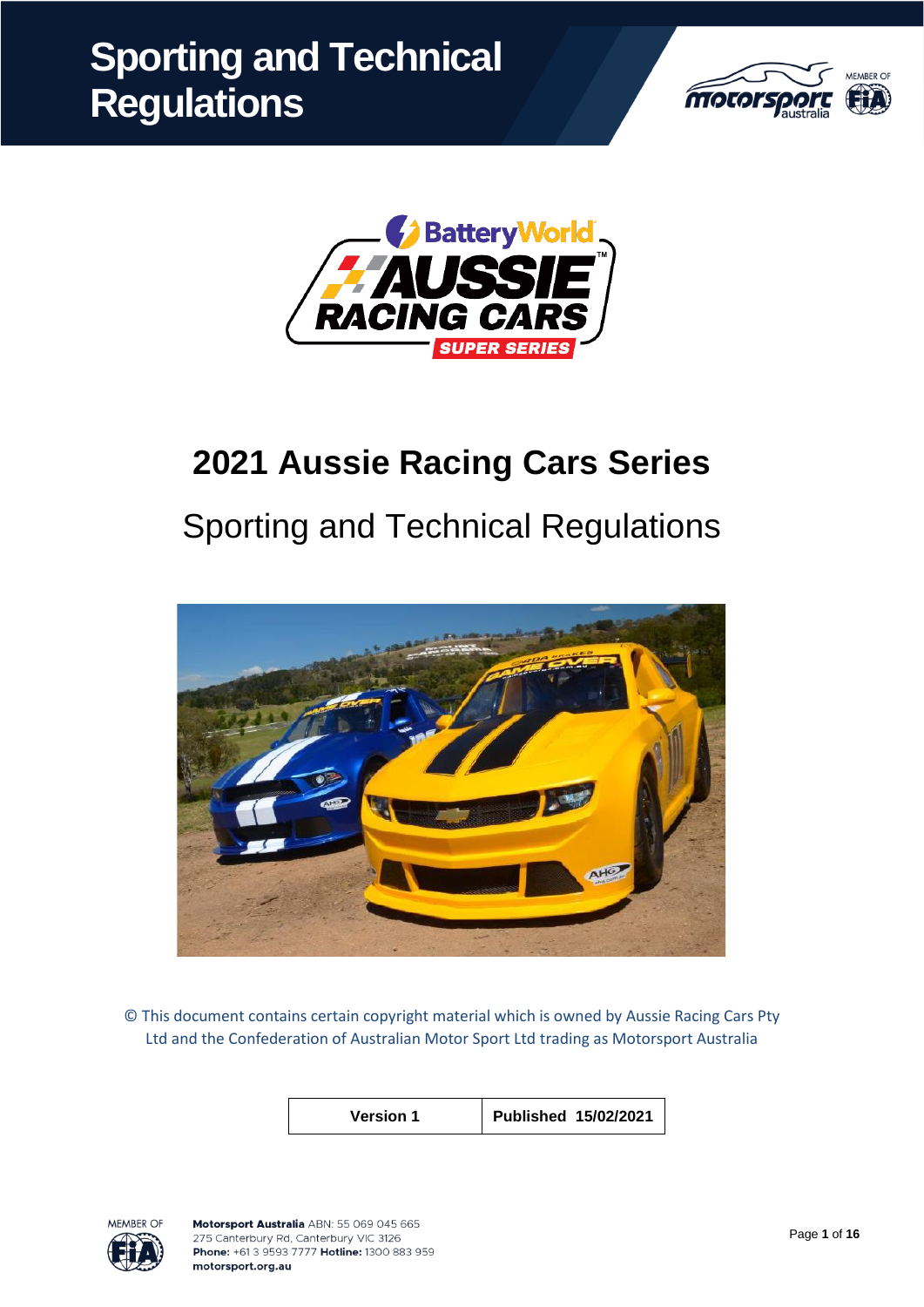

A capitalised and italicised word in this document is defined in the *NCR* or the Technical Appendix, Definitions - Technical.

Any HEADING is for reference only and has no regulatory effect.

|              |      | 2021 Aussie Racing Cars Series<br><b>Sporting Regulations</b> |                  |
|--------------|------|---------------------------------------------------------------|------------------|
| $\mathbf{1}$ |      | <b>TITLE and JURISDICTION</b>                                 | 4                |
|              | 1.1  | Title                                                         | 4                |
|              | 1.2  | Authority / Jurisdiction                                      | 4                |
| $\mathbf{2}$ |      | <b>ADMINISTRATION</b>                                         | 4                |
|              | 2.1  | Personnel                                                     | 4                |
| $\mathbf 3$  |      | <b>COMPETITOR ELIGIBILITY</b>                                 | 4                |
| 4            |      | <b>AUTOMOBILE ELIGIBILITY</b>                                 | 5                |
|              | 4.1  | Replacement Automobiles                                       | 5                |
| 5            |      | <b>DRIVER ELIGIBILITY</b>                                     | 5                |
|              | 5.1  | <b>Team Classification</b>                                    | 5                |
|              | 5.2  | Substitute Drivers                                            | 5                |
| 6            |      | <b>SERIES ROUNDS / REGISTRATION</b>                           | 5                |
| 7            |      | <b>SERIES CALENDAR</b>                                        | 6                |
| 8            |      | <b>ROUND FORMAT</b>                                           | 6                |
|              | 8.1  | Round Format                                                  | 6                |
|              | 8.2  | Variations to Timetable                                       | 6                |
| 9            |      | <b>GRID DETERMINATION</b>                                     | 6                |
|              | 9.1  | Races 1 & 2                                                   | 6                |
|              | 9.2  | Race 3                                                        | 6                |
|              | 9.3  | Race 4                                                        | 6                |
| 10           |      | <b>START PROCEDURE</b>                                        | 7                |
| 11           |      | <b>AWARDS and POINTSCORE</b>                                  | 7                |
|              | 11.1 | <b>Prizes and Trophies</b>                                    | 7                |
|              | 11.2 | Series Pointscore                                             | 7                |
|              | 11.3 | <b>Masters Cup</b>                                            | 8                |
|              | 11.4 | Gold Cup                                                      | 8                |
|              | 11.5 | <b>Penalty Points</b>                                         | 8                |
| 12           |      | <b>EVENT OPERATIONS</b>                                       | 9                |
|              | 12.1 | Series Registration and Entry                                 | 9                |
|              | 12.2 | <b>Driver Briefings</b>                                       | $\boldsymbol{9}$ |
|              | 12.3 | Parc Fermé                                                    | 9                |
|              | 12.4 | Practice                                                      | 9                |
|              | 12.5 | Qualifying                                                    | 9                |
|              | 12.6 | Pit Lane                                                      | 9                |
|              | 12.7 | Removal of Automobiles from the Circuit                       | 10               |
|              | 12.8 | Safety Car                                                    | 10               |
| 13           |      | <b>TYRES</b>                                                  | 10               |
| 14           |      | <b>FUEL</b>                                                   | 11               |
| 15           |      | <b>AUTOMOBILE MARKINGS</b>                                    | 11               |
|              | 15.1 | Automobile Markings and Series Identification                 | 11               |
|              | 15.2 | Sponsor Signage                                               | 11               |
|              | 15.3 | <b>Competition Numbers</b>                                    | 11               |
| 16           |      | <b>IN-CAR CAMERAS</b>                                         | 12               |
| 17           |      | <b>TESTING RESTRICTIONS</b>                                   | 12               |
|              |      | <b>ATTACHMENT 1 - Application to Test or Practice</b>         | 13               |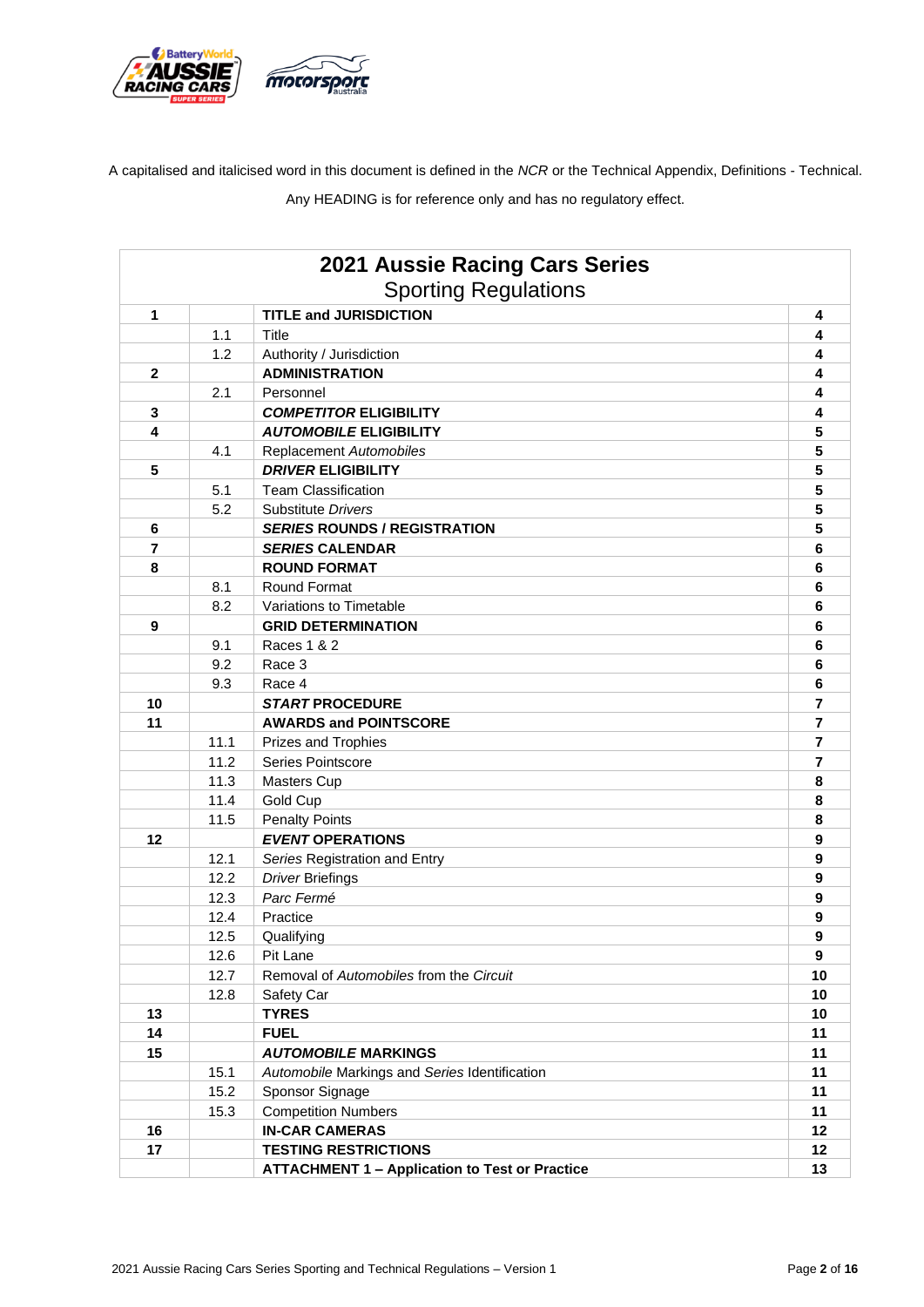

|                |                   | <b>2021 Aussie Racing Cars Series</b><br><b>Technical Regulations</b> |    |
|----------------|-------------------|-----------------------------------------------------------------------|----|
| 1              |                   | <b>GENERAL</b>                                                        | 14 |
| $\overline{2}$ | <b>COMPLIANCE</b> |                                                                       | 14 |
| 3              |                   | <b>ENGINE AND TRANSMISSION</b>                                        | 14 |
|                | 3.1               | Ignition Systems                                                      | 14 |
|                | 3.2               | Carburettors                                                          | 15 |
|                | 3.3               | Non Genuine Parts                                                     |    |
|                | 3.4               | Engine Reconditioning and Servicing                                   | 15 |
| 4              |                   | <b>REAR AXLE AND FINAL DRIVE</b>                                      | 15 |
| 5              |                   | <b>SUSPENSION ADJUSTMENTS</b>                                         | 15 |
| 6              |                   | <b>ELECTRICAL</b>                                                     | 15 |
| 7              |                   | <b>DATA LOGGING</b>                                                   | 15 |
| 8              |                   | <b>REPAIRS</b>                                                        | 15 |
| 9              |                   | <b>BRAKES</b>                                                         | 16 |
|                | 9.1               | <b>Brake Pads</b>                                                     | 16 |
|                | 9.2               | <b>Brake Rotors</b>                                                   | 16 |
|                | 9.3               | Adjustable Brake Bias                                                 | 16 |
| 10             |                   | <b>MINIMUM WEIGHT</b>                                                 | 16 |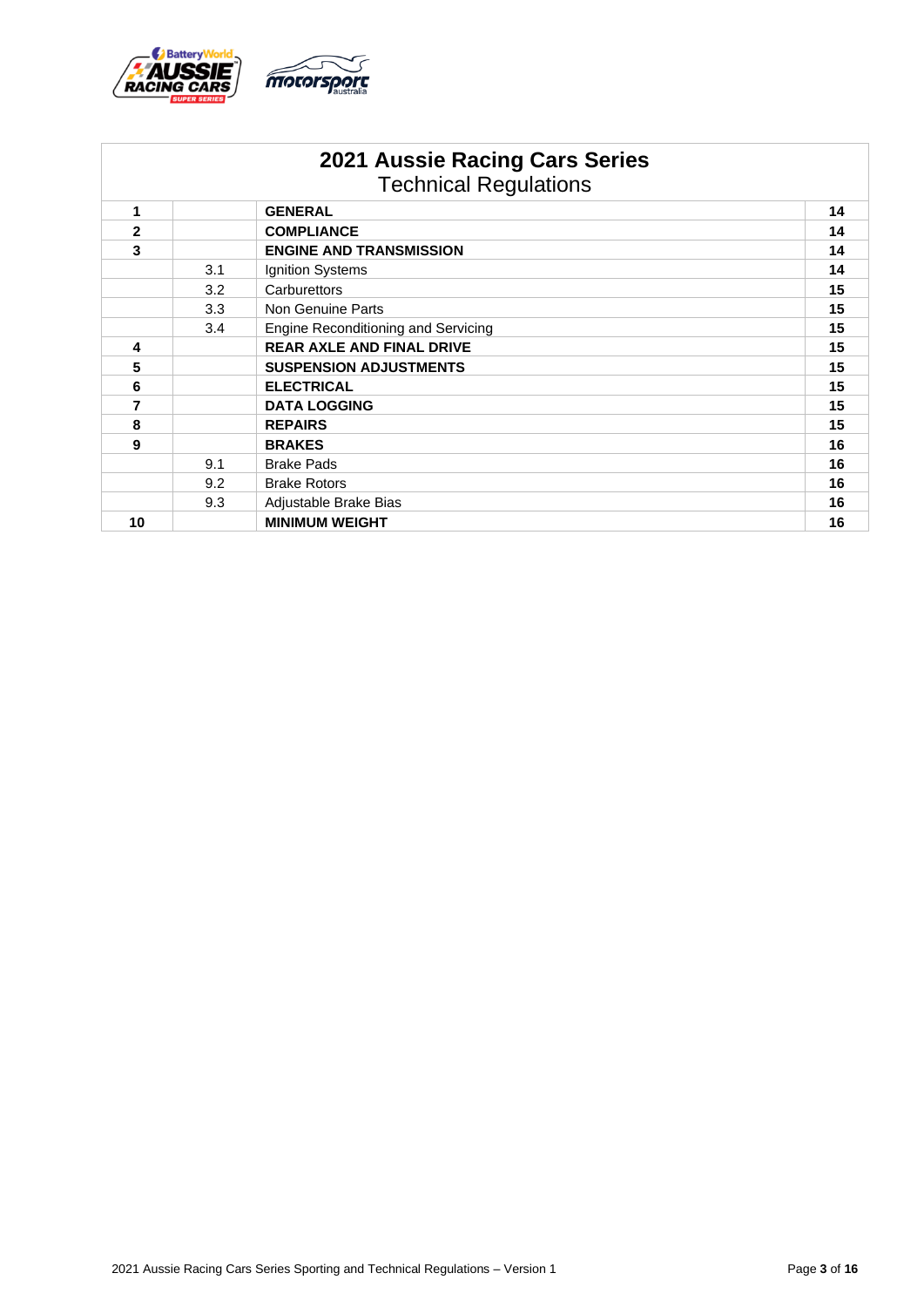

# **2021 Aussie Racing Cars Series**

# Sporting Regulations

## **1 TITLE and JURISDICTION**

### **1.1 Title**

This *Series* will only be known as and referred to as the "Battery World Aussie Racing Cars Super Series".

## **1.2 Authority / Jurisdiction**

- (a) Each *Event* in the 2021 Aussie Racing Cars Series (*Series*) will be held in accordance with the FIA International Sporting Code including Appendices; the National Competition Rules (*NCR*) and Circuit Race Standing Regulations (CRSR) of *Motorsport Australia*; the Sporting and Technical Regulations issued for this *Series* by *Motorsport Australia*; *Supplementary Regulations* issued by the *Organiser* for each round of the *Series*; Bulletins issued by the Stewards and any Driver Briefing Notes and instructions issued by the Race Director or the Clerk of the Course at an *Event* and the individual contract that a *Competitor*  holds with ARC (the Category Agreements).
- (b) This *Series* has been sanctioned by *Motorsport Australia* as an Authorised Series.
- (c) The Category and *Series* owner is Aussie Racing Cars Pty Ltd (ABN 50 094 079 071)

Contact Details: Ph. 07 5519 3999

Email. race@aussieracingcars.com.au

(d) *Motorsport Australia* confirms the rights of Aussie Racing Cars Pty Ltd (ARC) as owners of the category and confirms ARC's position as the Category Manager (CM) for this *Series*.

## **2 ADMINISTRATION**

#### **2.1 Personnel**

- (a) The following personnel have been appointed to the *Series* by *Motorsport Australia* and/or the CM and have the authority to administer the various aspects of these regulations as detailed in the CRSR.
	- (i) Race Director (RD) Ian Mayberry
	- (ii) Technical Delegate (TD) Phillip Wilkinson
	- (iii) Category Administrator (CA) Brad Ward
- (b) All enquiries about any aspect of the Category or *Series* must be directed to the CM.

## **3** *COMPETITOR* **ELIGIBILITY**

- (a) To be eligible to compete in the *Series*, each *Competitor* must hold a current *Motorsport Australia* Competitor Licence and a current Category and Car Ownership Agreement "the Category Agreement" with ARC and the ARC Code of Conduct Agreement "ARC Code of Conduct".
- (b) Each *Competitor's* eligibility for the *Series* is contingent on compliance of the *Competitor* (*Automobile* owner) with the terms of their Category Agreement and the ARC Code of Conduct. If the Category Agreement is terminated or withdrawn for whatever reason or the ARC Code of Conduct is breached, the *Competitor's* entry in the *Series* is also subject to withdrawal at the CM's ultimate discretion.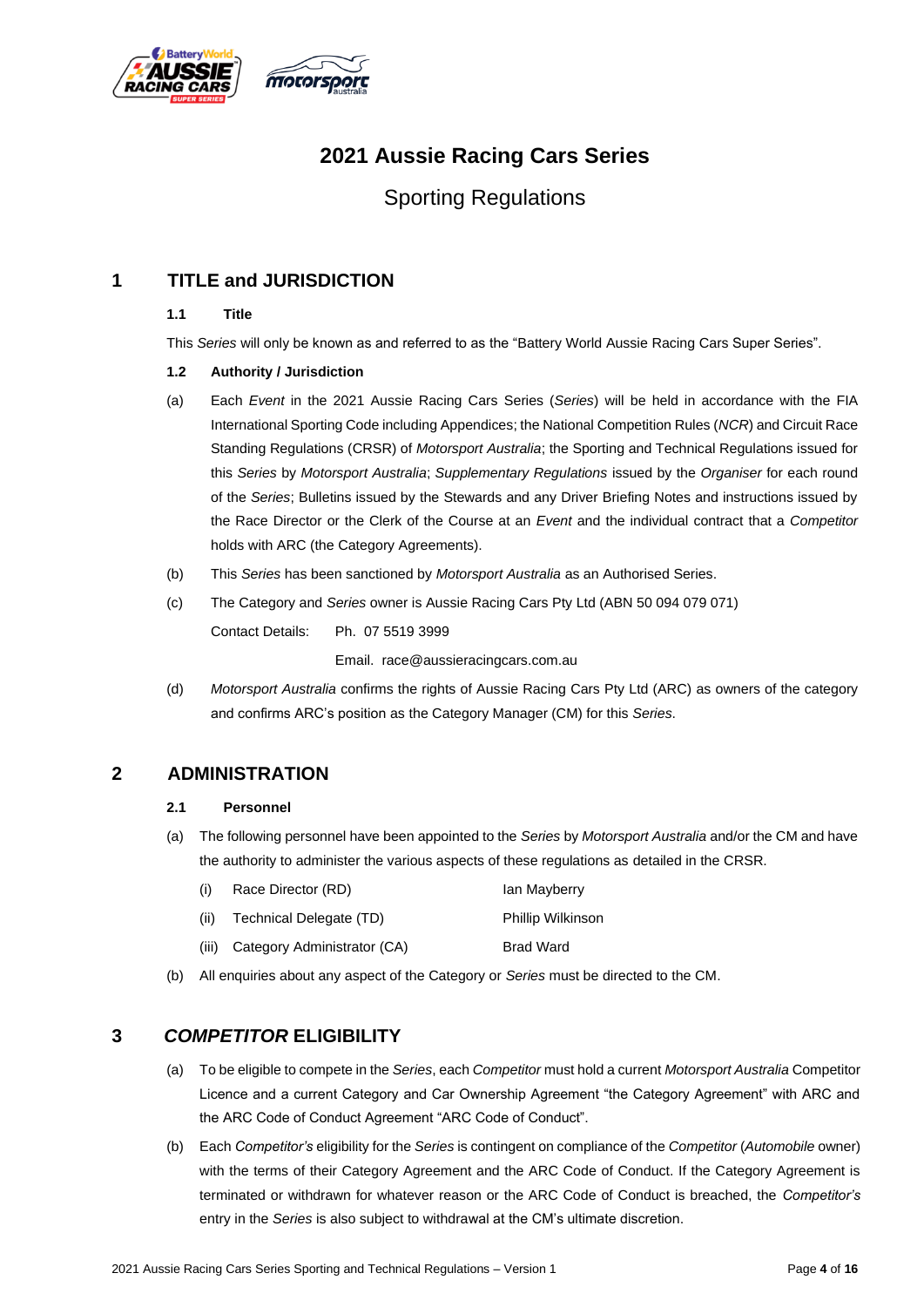

## **4** *AUTOMOBILE* **ELIGIBILITY**

Each *Automobile* must comply with the requirements of the 2021 Aussie Racing Cars Series Technical Regulations and be registered with the CM to be eligible to compete in the *Series*.

#### **4.1 Replacement** *Automobile*

An *Automobile* that has entered to compete at that round of the *Series* may only be replaced with the express permission of the CM.

## **5** *DRIVER* **ELIGIBILITY**

- (a) To be eligible to compete in the *Series*, each *Driver* must be a minimum of 15 years of age and hold a current Motorsport Australia Circuit Licence with a Provisional endorsement or higher and be registered with the CM.
- (b) To be eligible to compete in any round of the *Series* conducted at Mt Panorama, Bathurst, a *Driver* must hold a current Motorsport Australia Circuit Licence without a Provisional endorsement or higher.

#### **5.1 Team Classification**

- (a) Prior to entering the *Series*, a *Competitor* may register with the CM as a Two Driver Team which enables 2 *Drivers* to be awarded *Series* points for competing in the same *Automobile* under the following conditions:
	- (i) The names of the *Drivers* must be registered with the CM prior to the scheduled commencement of the *Series*.
	- (ii) Only 1 registered *Driver* may compete in the *Automobile* at each round.
	- (iii) The *Driver* for each round must be nominated to the CM prior to the commencement of each round.
	- (iv) *Series* points will be awarded to each registered *Driver* based on their *Automobile's* race results (as per Reg 11.2) regardless of which *Driver* is competing in the *Automobile* at a particular round.
	- (v) A *Competitor* that fails to comply with the above conditions will have the Two Driver Team classification removed by the CM and *Series* points will be reallocated only to the *Driver* who competed at the relevant round.

#### **5.2 Substitute Driver**

A *Competitor* may nominate a suitably qualified substitute *Driver* who may be permitted to compete in the remainder of the *Event* subject to the approval of the CM and the Stewards.

## **6** *SERIES* **ROUNDS / REGISTRATION**

- (a) The *Series* will be conducted over 6 rounds as detailed in the *Series* Calendar below.
- (b) Each race conducted as a part of the *Series* will count in determining the final results.
- (c) Each *Competitor* participating in all or part of the *Series* is required to register their entry with the CM and to pay the relevant registration fee.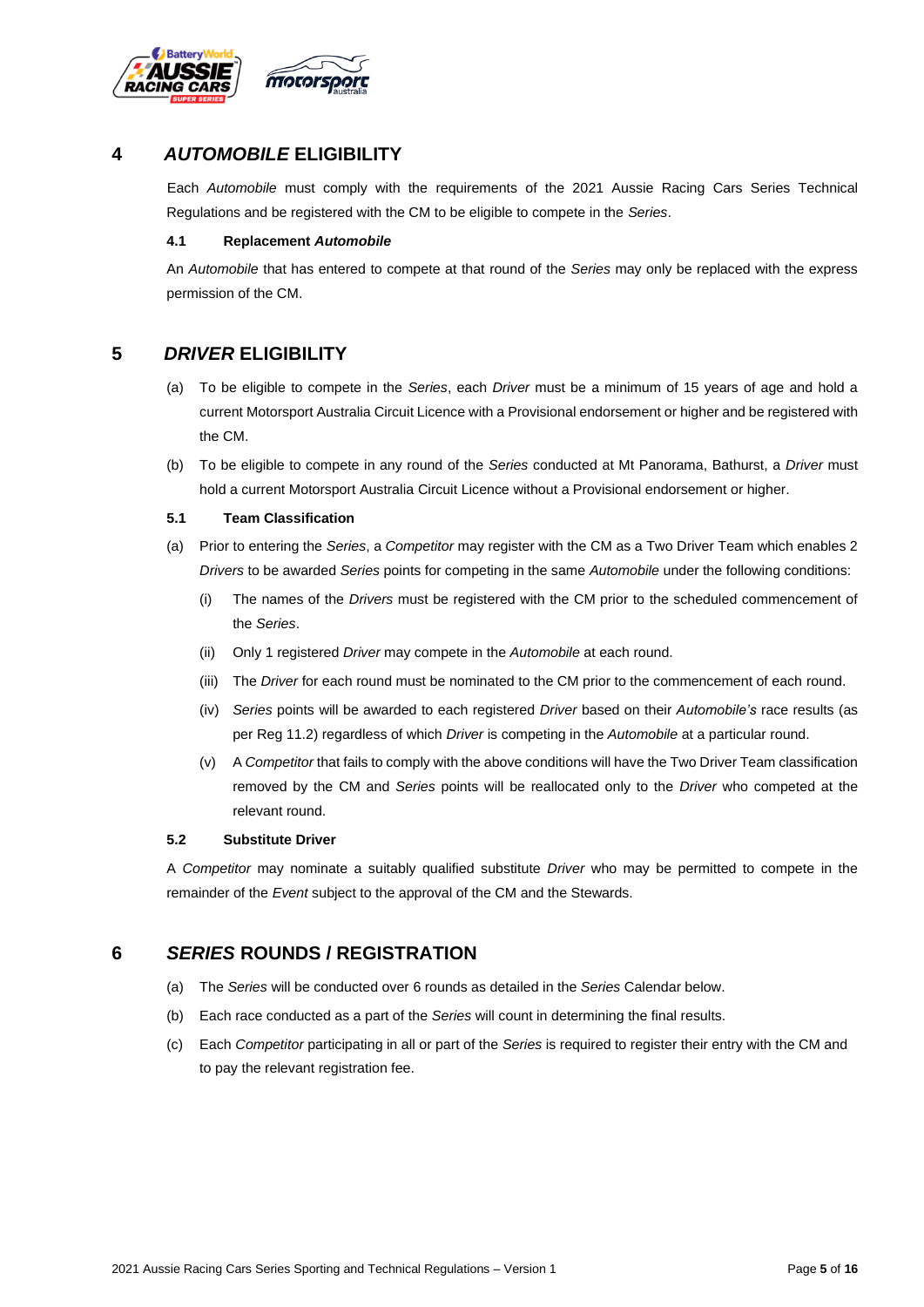

## **7** *SERIES* **CALENDAR**

| Round          | <b>Date</b>        | <b>Circuit</b>         |  |
|----------------|--------------------|------------------------|--|
|                | $26 - 28$ February | Mount Panorama         |  |
| $\overline{2}$ | $10 - 11$ April    | <b>Symmons Plains</b>  |  |
| 3              | $1 - 2$ May        | Sydney Motorsport Park |  |
| 4              | $25 - 27$ June     | Morgan Park            |  |
| 5              | 17 - 19 September  | Sandown                |  |
| 6              | $3 - 5$ December   | Surfers Paradise       |  |

**Note:** The above calendar is subject to change dependant on any restriction that may be imposed due to the COVID-19 pandemic. The *CM* will advise each *Competitor* of any change.

## **8 ROUND FORMAT**

The number, length and format of *Track* sessions will ultimately be negotiated between the CM and the *Organiser* prior to a round of the *Series* and will be advised in the *Supplementary Regulations* issued for an *Event*.

#### **8.1 Round Format**

- (a) Generally, the format for each round of the *Series* will be as follows:
	- (i) Practice 1 x 20-minute practice session.
	- (ii) Qualifying  $-1 \times 20$ -minute qualifying session.
	- (iii) Races 3 or 4 races (number and length to be negotiated with the *Organiser*).

## **8.2 Variations to Timetable**

The timetable may be varied at any time due to exceptional circumstances only with the prior approval of the Stewards.

## **9 GRID DETERMINATION**

#### **9.1 Races 1 and 2 – (Race 1 when there are 3 races scheduled for a round of the** *Series***).**

The grid for Races 1 and 2 will be determined as detailed in the CRSR – Progressive Grid.

#### **9.2 Race 3 – (Race 2 when there are 3 races scheduled for a round of the** *Series***).**

- (a) The grid for Race 3 will be determined by either of the following methods on agreement at each round between the RD and CM.
	- (i) As detailed in the CRSR Progressive Grid; or
	- (ii) As detailed in the CRSR Progressive Grid except that a maximum of the top 15 finishing positions from Race 2 will be reversed. The actual number of positions to be reversed will be determined by the RD and CM at each round.

#### **9.3 Race 4 – (Race 3 when there are 3 races scheduled for a round of the** *Series***).**

The grid for Race 4 will be determined by the total number of outright points achieved by each *Driver* in Races 1, 2 and 3. The *Driver* with the highest total number of points at the conclusion of Race 3 will be placed in grid position 1, the *Driver* with the second highest total number of points will be placed in grid position 2, and so on.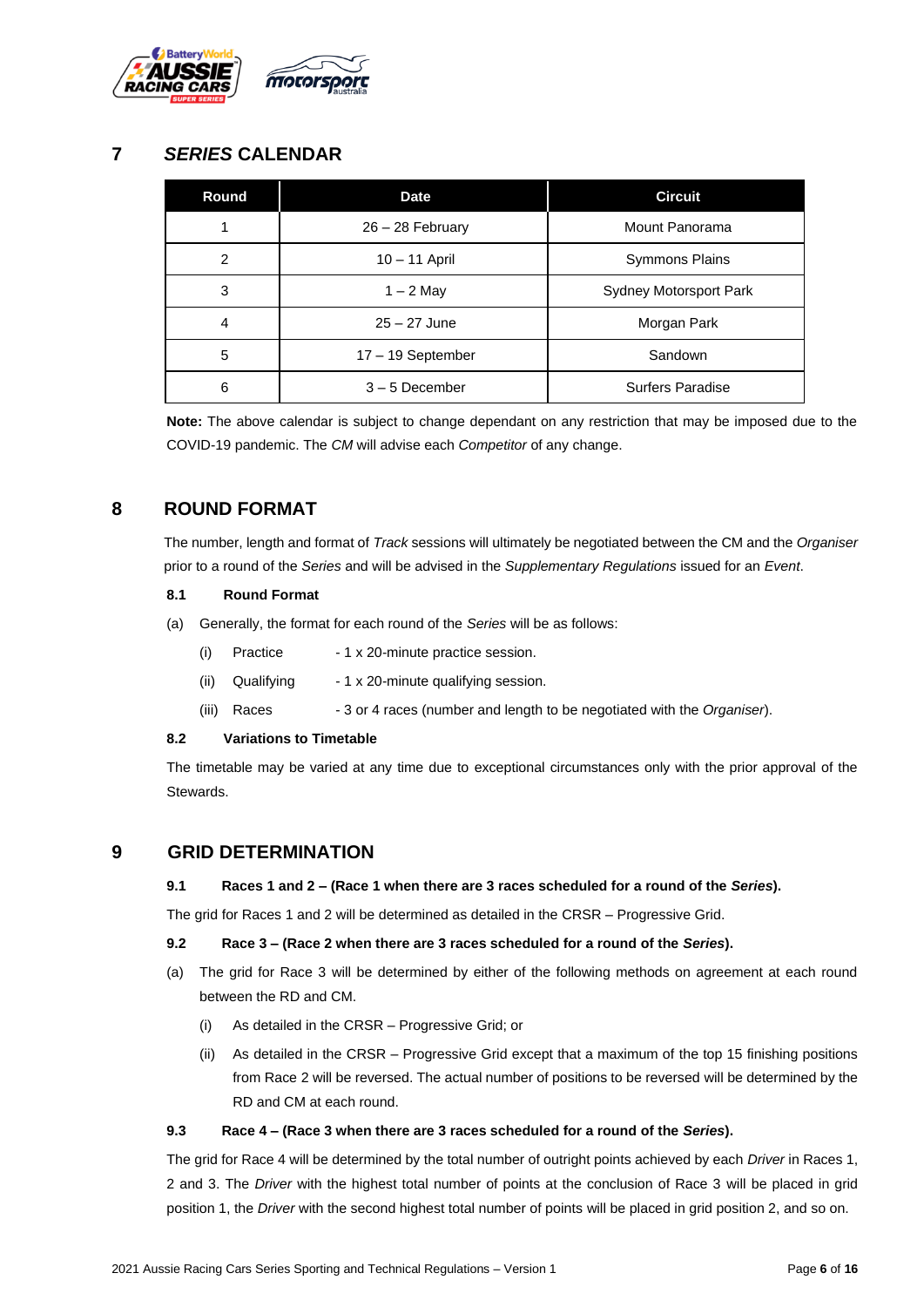

The grid positions for any *Drivers* tied on points at the conclusion of Race 3 will be determined by comparing the results of each of the tied *Drivers* in Race 3 of that round. The higher grid position will be awarded to the higher placed finisher in Race 3.

## **10** *START* **PROCEDURE**

The *Start* procedure for each race will be as detailed in the CRSR – Non-Championship Start – Standing start.

## **11 AWARDS and POINTSCORE**

#### **11.1 Prizes and Trophies**

Prizes, trophies and awards will be as determined by the CM and will be advised to each *Competitor*.

#### **11.2** *Series* **Pointscore**

(a) Points will be awarded to each *Driver* (both finishers and non-finishers) for each race in the *Series* based on their position as listed on the race results as follows:

| <b>Position</b>  | <b>Points</b> | <b>Position</b>  | <b>Points</b> | <b>Position</b>  | <b>Points</b> | <b>Position</b>  | <b>Points</b> |
|------------------|---------------|------------------|---------------|------------------|---------------|------------------|---------------|
| 1 <sup>st</sup>  | 51            | 11 <sup>th</sup> | 41            | 21 <sup>st</sup> | 31            | 31 <sup>st</sup> | 21            |
| 2 <sub>nd</sub>  | 50            | 12 <sup>th</sup> | 40            | 22 <sup>nd</sup> | 30            | 32 <sup>nd</sup> | 20            |
| 3 <sup>rd</sup>  | 49            | 13 <sup>th</sup> | 39            | 23 <sup>rd</sup> | 29            | 33 <sup>rd</sup> | 19            |
| 4 <sup>th</sup>  | 48            | 14 <sup>th</sup> | 38            | 24 <sup>th</sup> | 28            | 34 <sup>th</sup> | 18            |
| 5 <sup>th</sup>  | 47            | 15 <sup>th</sup> | 37            | 25 <sup>th</sup> | 27            | 35 <sup>th</sup> | 17            |
| 6 <sup>th</sup>  | 46            | 16 <sup>th</sup> | 36            | 26 <sup>th</sup> | 26            | 36 <sup>th</sup> | 16            |
| 7 <sup>th</sup>  | 45            | 17 <sup>th</sup> | 35            | 27 <sup>th</sup> | 25            | 37 <sup>th</sup> | 15            |
| 8 <sup>th</sup>  | 44            | 18 <sup>th</sup> | 34            | 28 <sup>th</sup> | 24            | 38 <sup>th</sup> | 14            |
| gth              | 43            | 19 <sup>th</sup> | 33            | 29 <sup>th</sup> | 23            | 39 <sup>th</sup> | 13            |
| 10 <sup>th</sup> | 42            | 20 <sup>th</sup> | 32            | 30 <sup>th</sup> | 22            | 40 <sup>th</sup> | 12            |

(b) The final race of each round of the *Series* will be awarded double the points value as detailed above.

- (c) The results for each round of the *Series* will be determined by the number of points scored by each *Driver*  at that round.
- (d) In the event of a tie at the end of any round of the *Series*, the final positions for that round will be determined by comparing the results of each of the tied *Drivers* in the final race of that round. The higher place in the round results will be awarded to the *Driver* with the higher position in the final race.
- (e) At the conclusion of each round of the *Series*, *Series* points will be awarded to each *Driver* based on the results of that round of the *Series*. *Series* points will be awarded as detailed in the table in 11.2(a).
- (f) The *Driver* gaining the highest *Series* points total over the 6 rounds will be declared the winner of the *Series.*
- (g) In the event of a tie at the end of the *Series*, final positions will be determined by comparing the race results achieved by each tied *Driver*, with the *Driver* with the highest number of first places being awarded the higher *Series* position. If at this stage a tie still exists, it will be resolved by comparing the number of second, third or fourth places (and so on) achieved by each tied *Driver* until each position has been determined.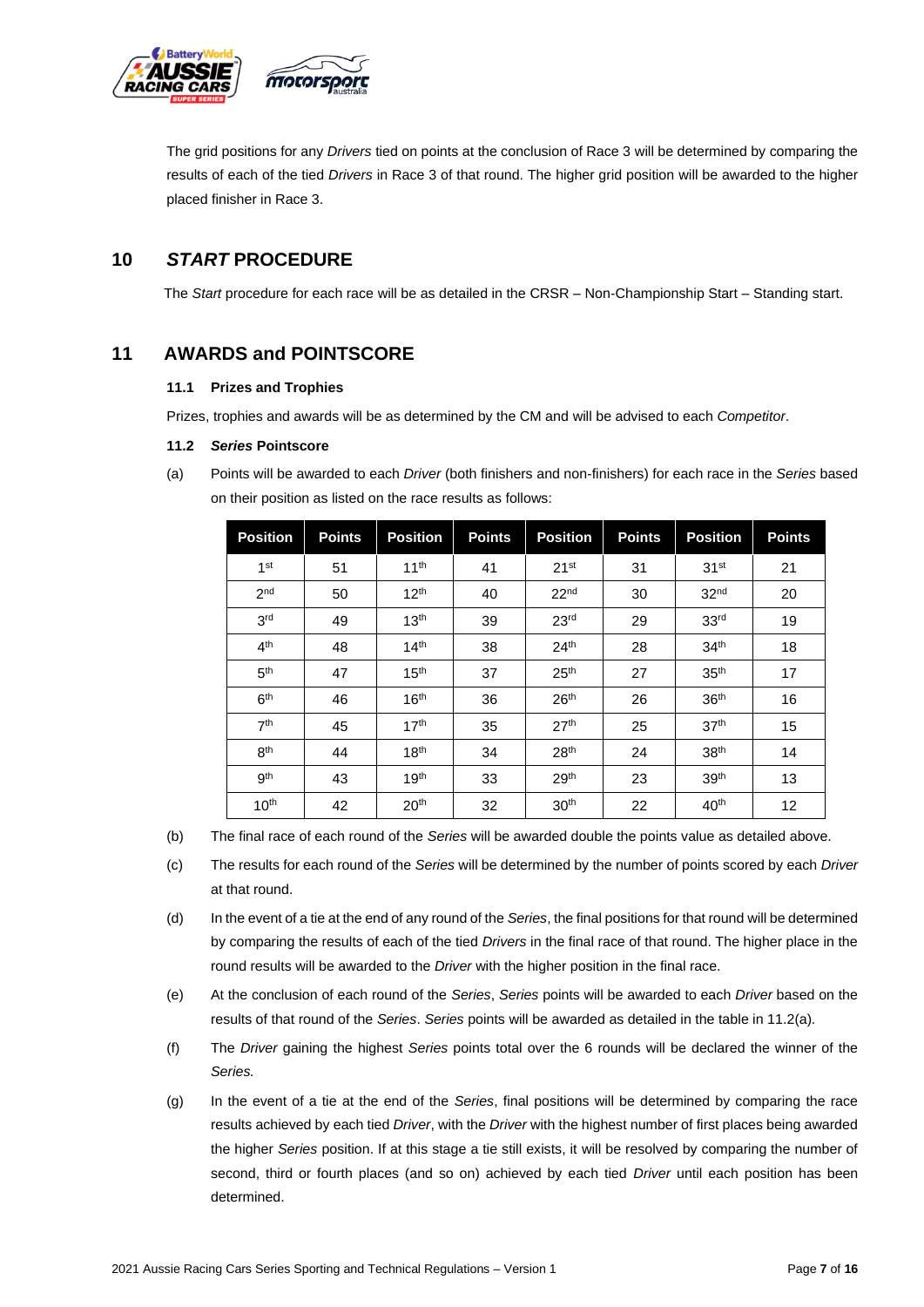

#### **11.3 Masters Cup**

- (a) The Masters Cup will be open to any *Driver* who competes in a 1940 Ford or an FJ Holden bodied *Automobile* or is over the age of 35 years.
- (b) Points will be awarded for the Masters Cup to each eligible *Driver* (both finishers and non-finishers) for each race in the *Series* based on their position relative to other eligible *Drivers* as listed on the race results as follows:

| <b>Position</b> | <b>Points</b> | <b>Position</b>           | <b>Points</b> |
|-----------------|---------------|---------------------------|---------------|
| 1 <sup>st</sup> | 25            | gth                       | 7             |
| 2 <sub>nd</sub> | 20            | 10 <sup>th</sup>          | 6             |
| 3 <sup>rd</sup> | 16            | 11 <sup>th</sup>          | 5             |
| 4 <sup>th</sup> | 13            | 12 <sup>th</sup>          | 4             |
| 5 <sup>th</sup> | 11            | 13 <sup>th</sup>          | 3             |
| 6 <sup>th</sup> | 10            | 14 <sup>th</sup>          | 2             |
| 7 <sup>th</sup> | 9             | 15 <sup>th</sup> and over |               |
| 8 <sup>th</sup> | 8             |                           |               |

- (c) The results for the Masters Cup at each round of the *Series* will be determined by the number of points scored by each eligible *Driver* at that round.
- (d) At the conclusion of each round of the *Series*, Masters Cup *Series* points will be awarded to each eligible *Driver* based on the results for the Masters Cup at that round of the *Series*. Masters Cup *Series* points will be awarded as detailed in the table in 11.3(b).
- (e) The *Driver* gaining the highest Masters Cup *Series* points total over the 6 rounds will be declared the winner of the Masters Cup.

#### **11.4 Gold Cup**

- (a) The Gold Cup will be open to any *Driver* who is over the age of 45 years.
- (b) Points as detailed in the table in 11.3(b) will be awarded for the Gold Cup to each eligible *Driver* (both finishers and non-finishers) for each race in the *Series* based on their position relative to other eligible *Drivers* as listed on the race results.
- (c) The results for the Gold Cup at each round of the *Series* will be determined by the number of points scored by each eligible *Driver* at that round.
- (d) At the conclusion of each round of the *Series*, Gold Cup *Series* points will be awarded to each eligible *Driver* based on the results for the Gold Cup at that round of the *Series*. Gold Cup *Series* points will be awarded as detailed in the table in 11.3(b).
- (e) The *Driver* gaining the highest Gold Cup *Series* points total over the 6 rounds will be declared the winner of the Gold Cup.

#### **11.5 Penalty Points**

Any loss of *Series* points imposed as a penalty must be deducted from the *Series* points total at the end of the *Series* prior to determining final positions for the *Series*. These points must also be deducted prior to determining final positions for any other award in connection with the *Series* (e.g. Masters Cup, Gold Cup).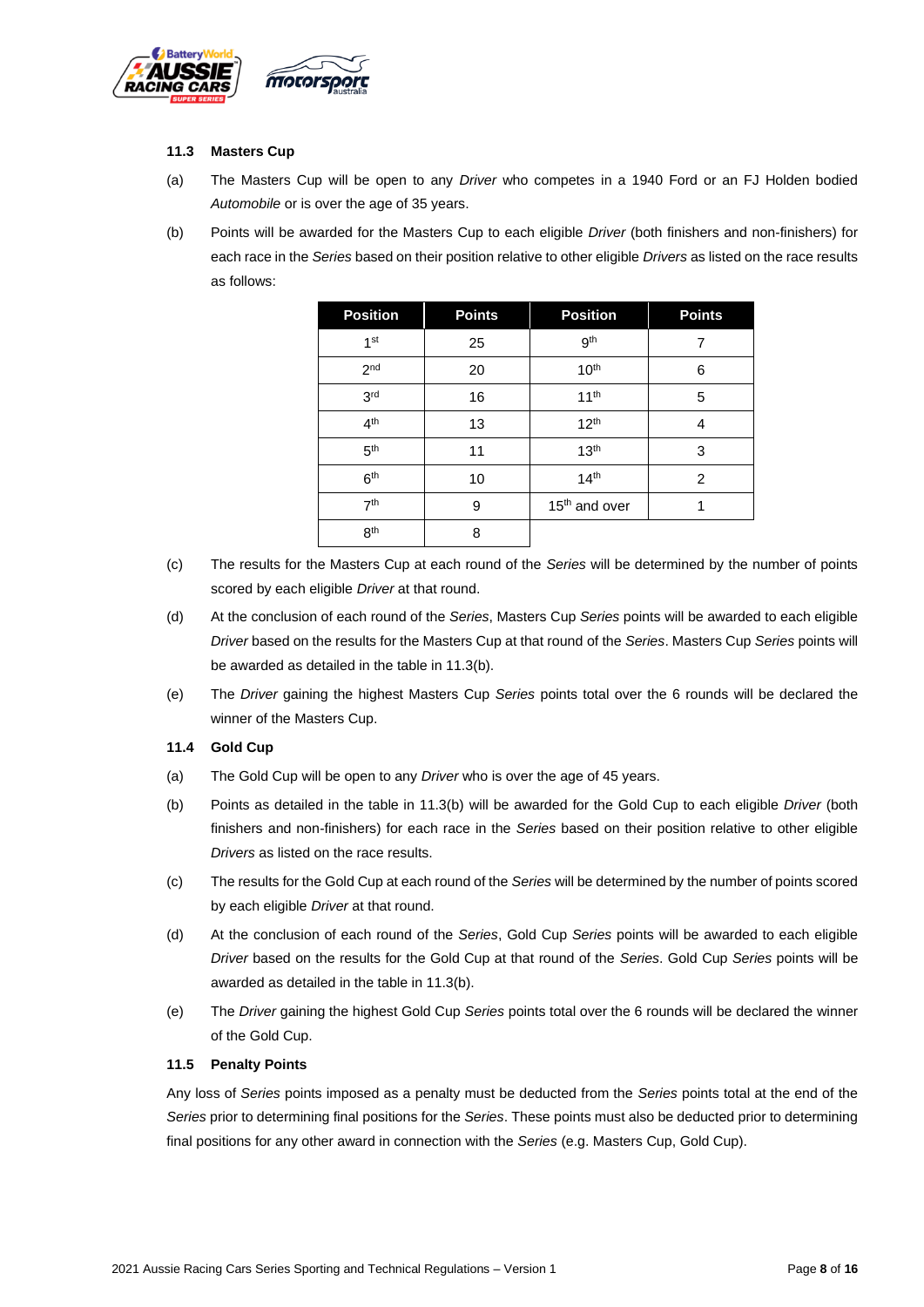

## **12** *EVENT* **OPERATIONS**

#### **12.1** *Series* **Registration and** *Entry*

- (a) The *Series* will operate under the Motorsport Australia Series Registration and Entry Process.
- (b) Series Registration and Entry Forms will be available from the CM who will submit an official entry list to the Secretary of the Event.
- (c) The Secretary of the Event will confirm that each entered *Competitor* and *Driver* hold the appropriate licence by using the *Motorsport Australia* on-line licence checker.
- (d) The CM will also conduct document checking to confirm *Licence*, log book, Category Agreement and Code of Conduct details prior to each *Event*.

#### **12.2** *Drivers* **Briefing**

- (a) Each *Driver* must attend the compulsory *Drivers'* briefing.
- (b) The time and location of this briefing will be detailed in the *Supplementary Regulations* for the *Event*.
- (c) The attendance sheet must be signed by the *Driver* to confirm attendance.
- (d) Other compulsory briefings may be convened as required and will be advised to each *Competitor* accordingly.

#### **12.3** *Parc Fermé*

- (a) The TD will determine the dates and times for post session or post race *Parc Fermé* to occur.
- (b) When advise by the TD:
	- (i) Each *Automobile*, including those remaining in pit lane, must proceed directly to the designated *Parc Fermé* area via the most direct route (or as directed by the TD) at the conclusion of qualifying, without returning to pit or paddock areas and without interference from any third party (other than an Official).
	- (ii) Each *Automobile* completing each race must proceed directly to the designated *Parc Fermé* area (or as directed by the TD) at the conclusion of the race, without returning to pit or paddock areas and without interference from any third party (other than an Official).
- (c) An *Automobile* may not be removed from *Parc Fermé* except with the express permission of the TD.

#### **12.4 Practice**

The order in which each *Automobile* must proceed onto the *Track* at the commencement of each practice session will be determined by the CM in consultation with the TD and advised to each *Competitor* by the TD.

#### **12.5 Qualifying**

- (a) During qualifying, an *Automobile* may not return to the paddock/garage area without the express permission of the TD.
- (b) If an *Automobile* exits pit lane to the paddock/garage area during qualifying it will be prohibited to rejoin that session.
- (c) The order in which each *Automobile* must proceed onto the *Track* at the commencement of each qualifying session will be determined by the CM in consultation with the TD and advised to each *Competitor* by the TD.

#### **12.6 Pit Lane**

Each pit crew member is required to sign a Pit Lane Indemnity Form prior to the first *Track* session and to display identification as and if required by the *Organiser*.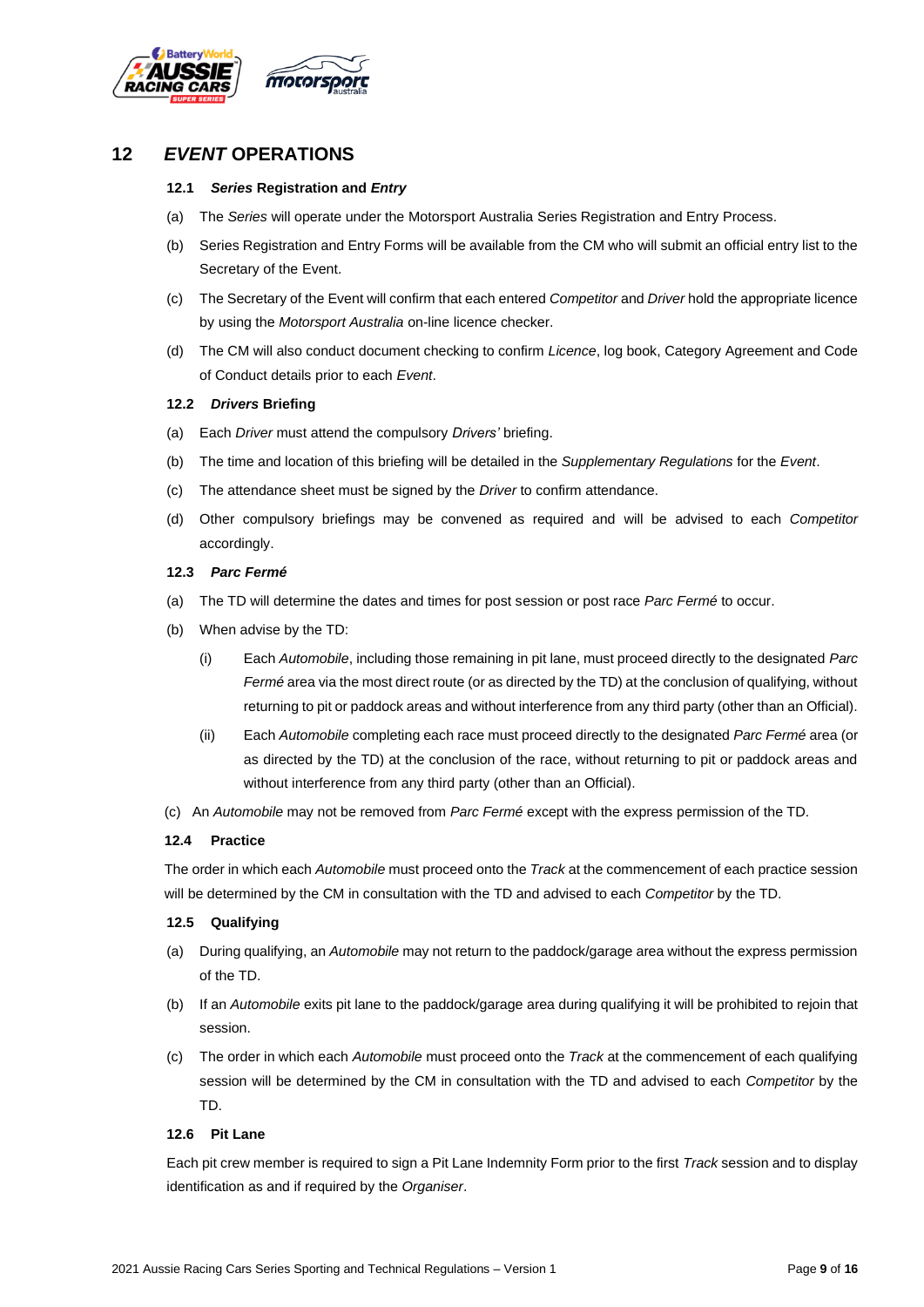

#### **12.7 Removal of** *Automobiles* **from the** *Circuit*

Following the commencement of the first qualifying session, it is prohibited to remove any *Automobile* from the *Circuit* prior to the release of all *Automobiles* from the *Parc Fermé* established following the final race of that round of the *Series* without the prior express written approval of the TD.

#### **12.8 Safety Car**

(a) The Safety Car will be utilised as detailed in the CRSR except as follows:

When the Safety Car is deployed, each *Automobile* must form up behind the Safety Car in race order in a 2 x 2 formation with the race leader on the pole position side of the *Track*. When the Safety Car withdraws, this formation must be maintained, the leading *Automobile* must maintain the speed of the Safety Car before it withdrew and each *Automobile* must remain within 3 *Automobile* lengths of the *Automobile* in front until it has crossed the *Control Line*.

(b) Any variation to this procedure will be advised at the *Driver's* Briefing prior to each round.

## **13 TYRES**

- (a) Each *Automobile* must be fitted with Kumho V700 205/60 R13 tyres only at all times during each round of the *Series*.
- (b) Each *Automobile* must be fitted with marked tyres only during each qualifying session and race at each round of the *Series*.
- (c) Unless approved by the TD, each marked tyre must be a new, unused tyre purchased and fitted by the Kumho Tyre dealer (nominated by the CM) at the round at which the tyre will be used.
- (d) There is no limit to the number of tyres that can be marked for an *Automobile* at a round.
- (e) The TD (or their nominee) will mark a minimum of 4 tyres for each *Automobile* prior to the first qualifying session at each round.
- (f) It is the responsibility of each *Competitor* to ensure that only tyres marked for their *Automobile* for a particular round are fitted to that *Automobile* at any time during each qualifying session and race at that round.
- (g) A marked tyre damaged during a qualifying session or race may be replaced by a used tyre of similar wear at the discretion of the TD.
- (h) An unmarked, new or used tyre or previously marked tyre from another round may be used during any practice session. A tyre marked for a round is prohibited to be used during any practice session at that round.
- (i) With the exception of the shoulders of a tyre, at no time prior to the commencement of any race, practice or qualifying session may any tread wear indicator be exposed.
- (j) Tyres must only be inflated with air.
- (k) With the exception of wear resulting from normal usage, each tyre must remain unmodified.
- (l) The removal of tyre "build up" from any tyre by any means, other than driving the *Automobile*, is prohibited.
- (m) The use of any tyre heating, heat retention device or chemical treatment is prohibited.

**Please Note**: The TD will be sole arbiter with regard to the interpretation and application of these tyre regulations. Any decision made by the TD in this regard will not be the subject of any protest or appeal.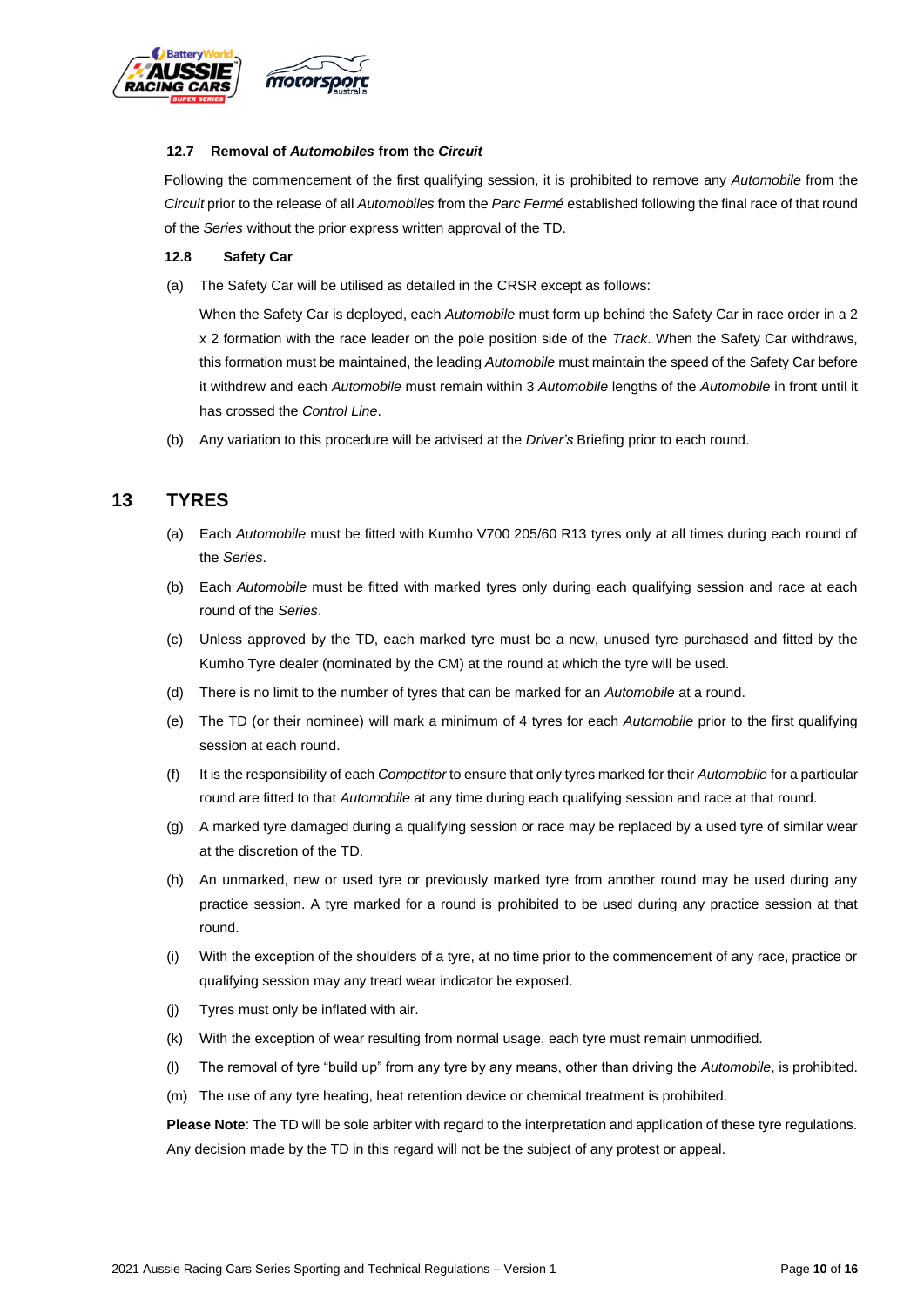

## **14 FUEL**

For the duration of any *Event*, each *Competitor* must only use fuel that complies with the definition of Commercial Fuel as defined in the *Manual*.

**Please note:** With the exception of ambient atmospheric air and the specified fuel, no other substance may be added to the intake charge of the engine.

## **15** *AUTOMOBILE* **MARKINGS**

#### **15.1** *Automobile* **Markings and** *Series* **identification**

In addition to the requirements detailed below, each *Automobile* must comply with Technical Appendix, Schedule K of the *Manual*.

#### **15.2 Sponsor Signage**

- (a) Any *Automobile* may be required to carry such sponsor signage as requested by the CM from time to time.
- (b) Unless otherwise directed in writing by the CM, the following advertising space/properties are reserved for the exclusive use of the CM to promote *Series* partners and sponsors. At any time during the duration of the S*eries* (i.e. from 26 February 2021 to 5 December 2021) any *Automobile* registered for the *Series* or individual round/s of the *Series* must ensure that the applicable brand/logo as listed below is fitted to the *Automobile* at all times

| Location                          | <b>Brand/logo</b>                   |  |
|-----------------------------------|-------------------------------------|--|
| Front bumper (centre)             | KUMHO TYRE KUMHO TYRE KUMHO TYRE    |  |
| Front bumper (each side)          | <b>YUASA BATTERY</b>                |  |
| Front windscreen banner           | Battery World                       |  |
| Rear windscreen banner            | As required by CM                   |  |
| Directly above windscreen on roof | <b>AUSSIE</b><br><b>RACING CARS</b> |  |
| A-pillar                          |                                     |  |

#### **15.3 Competition Number**

- (a) The CM will maintain a register of all competition numbers and these are the only competition numbers that are permitted to be used in the *Series*.
- (b) Each competition number must be affixed to each *Automobile* as detailed below:
	- (i) **Roof number** the number must be 200 mm high on a disk 400 mm in diameter placed in the centre of the roof to be read from the front.
	- (ii) **Side numbers** The number must be a minimum 180 mm high on a background with a minimum height of 200 mm. The background width must be at least 20 mm wider than the centralised number. The number must be located on a predominately flat area as close as is practicable in the area adjacent to the base of the A pillar as per the diagram shown below.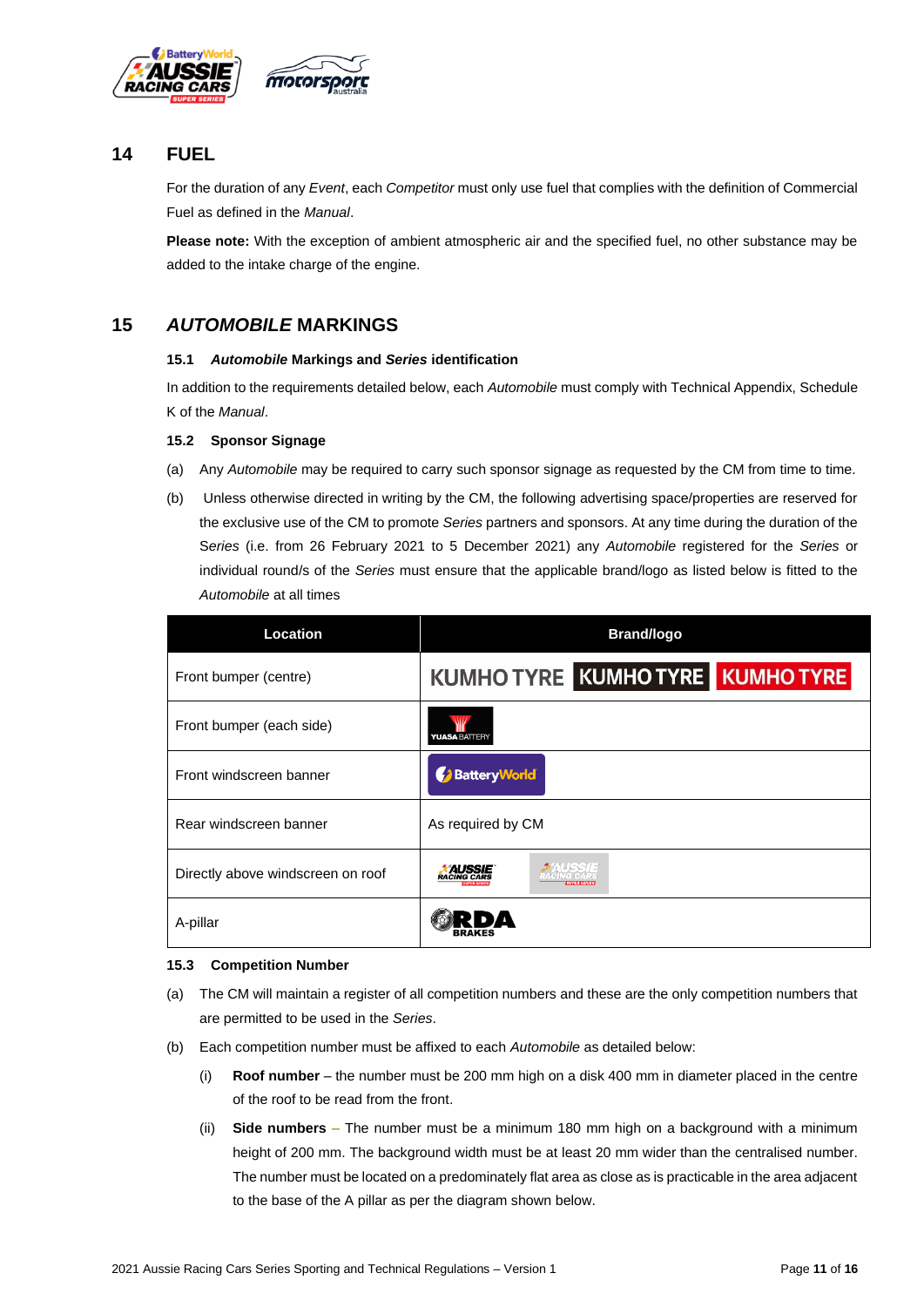





- (iii) **Motorsport Australia Logo** To be positioned as per the diagram shown above.
- (iii) **Bonnet Number** The use of a bonnet number is optional.
- (iv) **Front screen number and** *Driver's* **name** The use of a front screen number is mandatory and the *Driver's* name is optional. The number must be 35 mm high in fluoro yellow and be positioned on the right hand side of the windscreen 10 mm below the top black out strip. The *Driver's* name, if used, must be 18 mm high in fluoro yellow centralised below the number.
- (v) **Rear screen number and** *Driver's* **name** The use of a rear screen number and *Driver's* name are optional. If used, the dimensions and colour must be as per the front screen but positioned on the lower edge in the centre.

## **16 IN-CAR CAMERAS**

- (a) In-car cameras are permitted, subject to their installation being approved by the Chief Scrutineer.
- (b) If an in-car camera is fitted it must be switched on and functioning for the entirety of any *Track* session.
- (c) A *Competitor* must immediately provide any in-car camera storage device to the RD on request.

## **17 TESTING RESTRICTIONS**

At any time during the period commencing 8 weeks prior to the first round of the *Series* until the *Series* concludes, any *Competitor* registered for the *Series* must notify the CM prior to undertaking any testing or competing at any *Event* other than a round of the *Series* This notification must be on the official notification form, Attachment 1 of these regulations.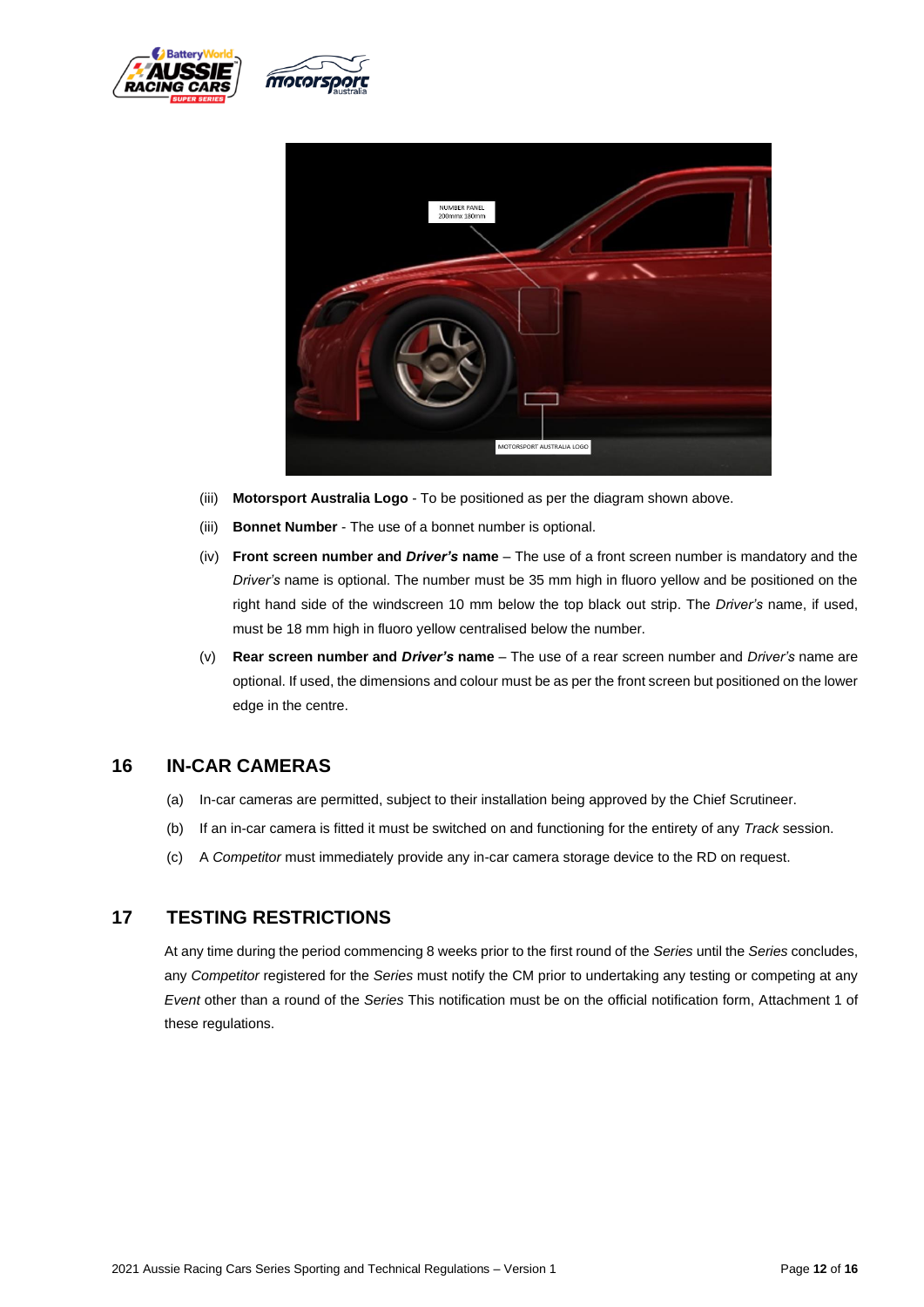

# **ATTACHMENT 1**

## AUSSIE RACING CARS

## **Application to Test or Practice**

In accordance with 2021 Aussie Racing Cars Series Sporting Regulations Article 17 Testing Restrictions.

| Competition Number: ______________________ |                                                                                  |
|--------------------------------------------|----------------------------------------------------------------------------------|
|                                            | Venue where testing/practice will be undertaken: _______________________________ |
|                                            |                                                                                  |

**Please note: This form must be received 3 business days prior to date of proposed practice/test.**

## **Office use**

Received **Example 20** Date

Signed\_\_\_\_\_\_\_\_\_\_\_\_\_\_\_\_\_\_\_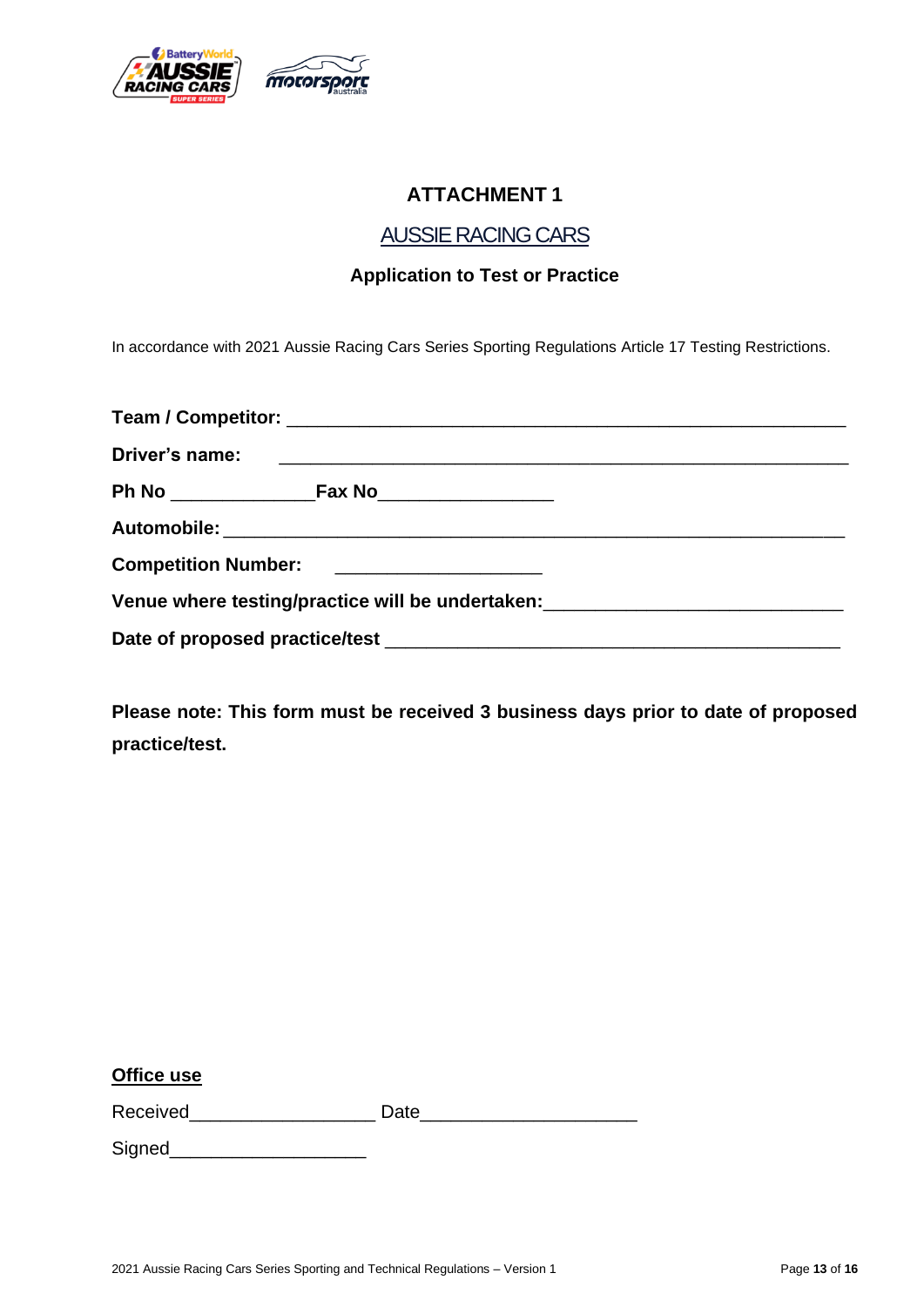

# **2021 Aussie Racing Cars Series**

# Technical Regulations

## **1 GENERAL**

(a) Aussie Racing Cars are manufactured and supplied by Aussie Racing Cars Pty Ltd (Manufacturer).

Contact Details: Aussie Racing Cars Pty Ltd Mob. 0404 052 878 Email. race@aussieracingcars.com.au

- (b) Each *Automobile* must remain in compliance with these Technical Regulations at all times during each round of the *Series*.
- (c) Each *Automobile* must remain as supplied by the Manufacturer and apart from adjustments being made, where provision for such adjustments is provided by the Manufacturer, must not be modified.
- (d) Any modification, including but not limited to any cutting, drilling or welding of the *Bodywork* and/or *Chassis* is prohibited.
- (e) Unless authorised by the Manufacturer, the addition of ancillary equipment, including but not limited to, gauges and monitoring devices, is prohibited.
- (f) For the 2021 *Series* each *Automobile* must be fitted with a Yuasa battery.

## **2 COMPLIANCE**

Any dispute regarding the eligibility of an *Automobile* (or a component thereof) will be assessed, where appropriate, by a comparison of the item in question with a sample component supplied by the Manufacturer.

## **3 ENGINE AND TRANSMISSION**

- (a) The engine and gearbox must be a standard Yamaha FJ/XJR un-modified unit as fitted by Yamaha to the production motorcycle.
- (b) If the engine is water-cooled, the installation of a water-cooled cylinder barrel by the Manufacturer is mandatory.
- (c) Only an engine supplied and approved by the Manufacturer will be eligible for use in a *Competition*.

#### **3.1 Ignition Systems**

(a) An engine may be fitted with 1 of the 2 ignition systems outlined below:

## (i) **Yamaha Standard Ignition**

The ignition system and base pick up must be standard Yamaha FJ/XJR un-modified unit as fitted by Yamaha to the production motorcycle

#### (ii) **Aussie Racing Cars Approved Aftermarket Digital Ignition System**

The ignition system must be as supplied by the Manufacturer. The base pick up must be installed such that the 35 degree mark on the base pick up plate is in line with the 2 engine halves.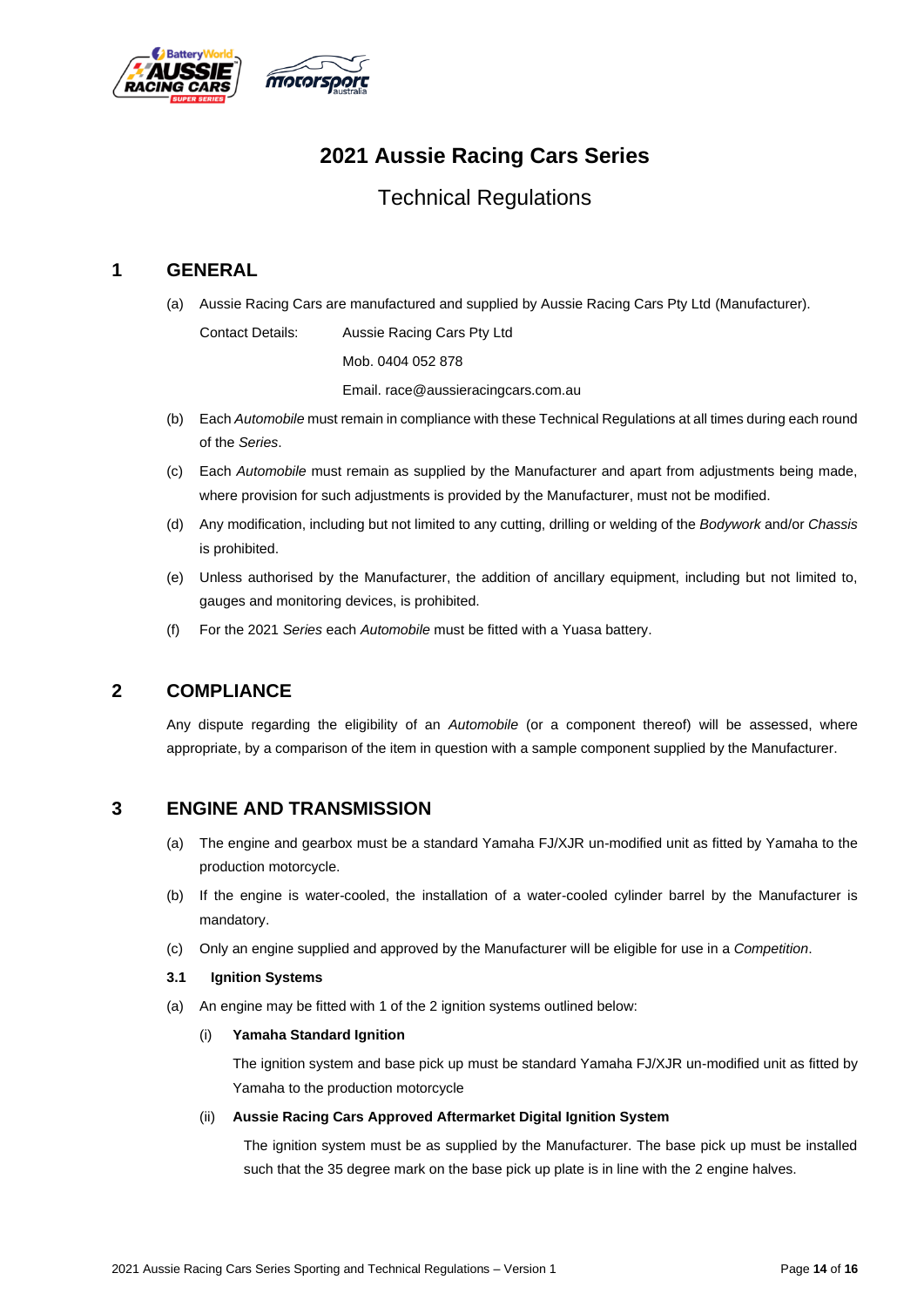

### **3.2 Carburettors**

Any carburettor jet for metering fuel must be between Yamaha numbers 105 and 140 and the needle may not be reduced to less than 25% of the original diameter.

#### **3.3 Non Genuine Parts**

An engine gasket and oil filter may be of non-genuine manufacture but must be mechanically identical to genuine Yamaha products.

#### **3.4 Engine Reconditioning and Servicing**

- (a) An engine must only be serviced or re-conditioned by the official category engine service facility.
- (b) The complete engine must be inspected and sealed prior to use in a *Competition*.
- (c) An engine that has no seals, or seals that have been subject to tampering with will not be eligible to compete.

## **4 REAR AXLE AND FINAL DRIVE**

The final drive ratio must be 2.5:1.

## **5 SUSPENSION ADJUSTMENTS**

- (a) The suspension may be adjusted only by the means provided by the Manufacturer, and only within the limits of the standard mechanical components.
- (b) Each shock absorber and spring must remain standard as supplied by the Manufacturer.

## **6 ELECTRICAL**

The electrical isolation switch must remain as provided by the Manufacturer.

## **7 DATA LOGGING**

Unless specifically authorised by the Manufacturer, the use of any device or instrument capable of storing or transmitting any form of data collected from the *Automobile* is prohibited.

## **8 REPAIRS**

- (a) Repairs may be necessary as a result of damage in competition or through normal wear and tear.
- (b) Minor repairs to *Coachwork* may be made by a *Competitor*, provided that the repaired structure respects the design parameters of the original undamaged component and is acceptable to the Manufacturer. The highest standard of presentation is only acceptable.
- (c) Any coachwork repair not of a minor nature, identified as such by the Manufacturer, and repairs to any other component of the *Automobile* must be performed by the Manufacturer or its approved repairer.